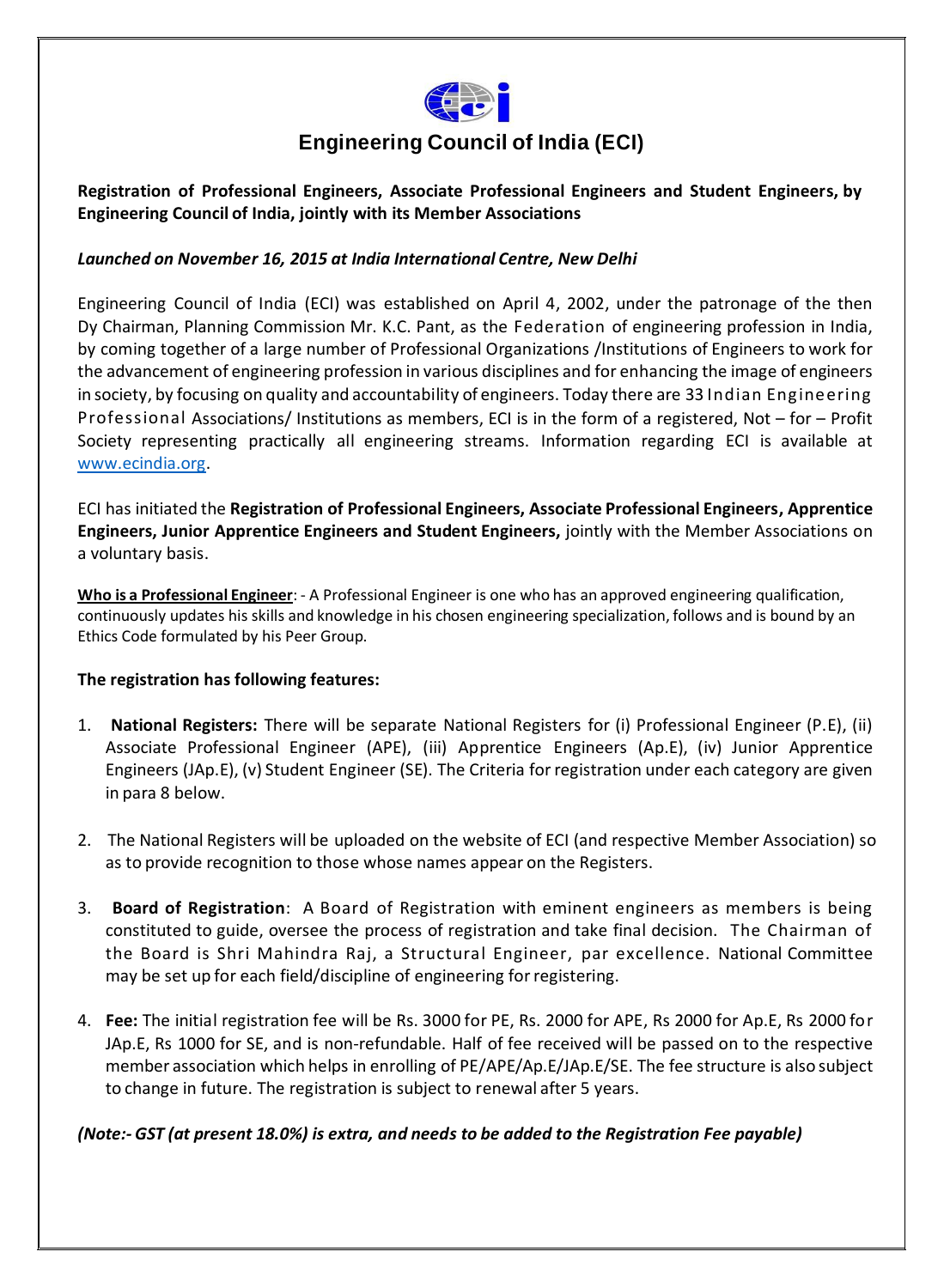

6. **Approaching Client/employer organisations**: ECI and Member Associations would inform public bodies of central and state governments and local bodies regarding the National Registers of PEs/APEs and advise them to consider the registered PEs/APEs for enrolment on their Panels as well as for various jobs/assignments.

# 7. **Benefits of Registration to engineers:**

- (i) Better credibility and possibility to make use of the branding of ECI and concerned Member Associations, as the names would be listed on the website
- **(ii)** Can use the Certificate of Registration as PE in the National Register as a part of CV, and
- (iii) Better prospects for assignments/jobs after this is publicised to client/employer organisations.

# 8. C**riteria for registering as Professional Engineer (PE)**: The candidate

- i. Has a Bachelors' Degree in Engineering / Technology from a recognized university / institution or equivalent qualification as approved by the All India Council for Technical Education / University Grants Commission/ Government of India
- ii. Has relevant working experience of at least 7 years as an engineer, of which at least 2 years is in a responsible position of significant engineering activity.
- iii. Is of good character (has not been involved in any case of moral turpitude)
- iv. Is evaluated through written examination or interview, to be conducted by Engineering Council of India orits Member Associations
- v. Has maintained continued professional development since graduation at a satisfactory level
- vi. Undertakes to adhere to the Code of Ethics laid down by ECI.
- vii. Makes a formal application with prescribed fee to the ECI

#### *9. Exemptions on Experience for PE*

- *i. The candidate can be credited with 2 years of experience if he/she has a postgraduate engineering degree from a recognized institution.*
- *ii. The candidate can be credited with 3 years of experience if he/she has obtained a Ph.D. from a recognized institution*
- *iii. Maximum exemption for higher education shall not exceed 3 years.*
- *10. Exemption of Examination/Interview: For those having a total of 20 years of experience, of which at least 10 years is in responsible position- Those having 30 years' experience can be designated as Senior PEs*
- 11. **Criteria for registering as Associate Professional Engineer (APE)** *-* As for P.E. above, with experience reduced to 4 years. APE can register as PE after 7 years of experience, of which at least 2 years is in a responsible position of significant engineering activity, without any further examination/interview.
- 12. **Criteria for registering as Apprentice Engineer (Ap.E)** *-* As for P.E. above, with experience up to 4 years. Ap.E can register as APE after 4 years of relevant experience, without any further examination/ interview.
- 13. **Criteria for registering as Junior Apprentice Engineer (JAp.E)***-* As for P.E. above, but with Engineering Diploma instead of a Engineering Graduate degree, and with experience up to 5 years. JAp.E can register as Ap.E after 5 years of relevant experience, without any further examination/interview.